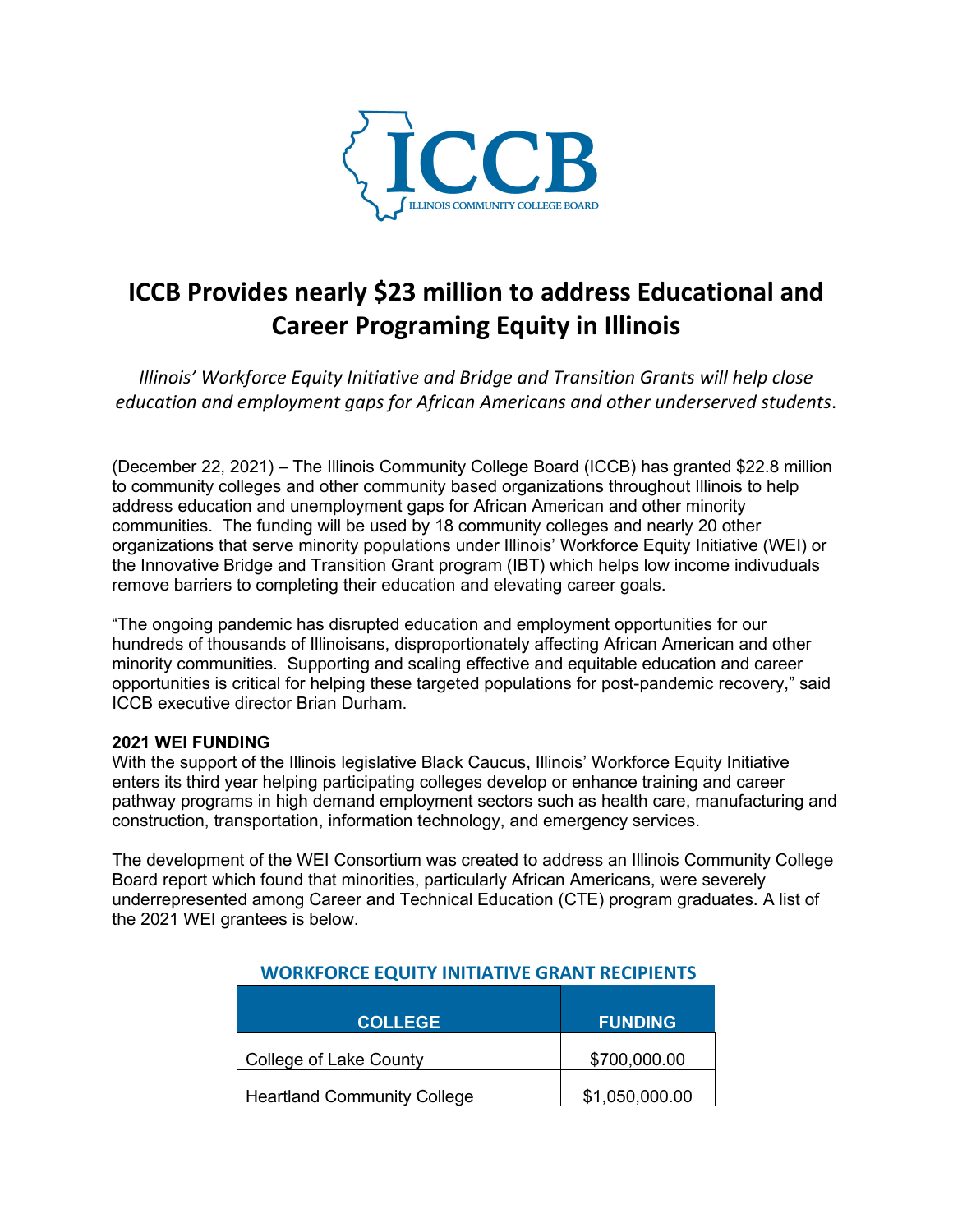| <b>Illinois Central College</b>       | \$1,200,000.00  |
|---------------------------------------|-----------------|
| Kaskaskia Community College           | \$599,539.60    |
| <b>Kenney King College</b>            | \$1,000,000.00  |
| <b>Lincoln Land Community College</b> | \$1,200,000.00  |
| Malcolm X College                     | \$1,199,931.87  |
| <b>Oakton Community College</b>       | \$768,379.44    |
| <b>Olive Harvey College</b>           | \$1,200,000.00  |
| <b>Parkland College</b>               | \$1,200,000.00  |
| <b>Prairie State College</b>          | \$1,000,000.00  |
| <b>Richard J Daley College</b>        | \$1,198,230.00  |
| <b>Richland Community Colege</b>      | \$600,000.00    |
| <b>Rock Valley College</b>            | \$1,200,000.00  |
| South Suburban College                | \$1,200,000.00  |
| Southwestern Illinois College         | \$1,200,000.00  |
| <b>Triton College</b>                 | \$1,038,888.89  |
| <b>Wilbur Wright College</b>          | \$1,145,030.20  |
| <b>TOTAL</b>                          | \$18,700,000.00 |

## **2021 INNOVATIVE BRIDGE AND TRANSITION (IBT) FUNDING**

The ICCB is providing more than \$4 million in grant funding to support innovative bridge and transition programs and initiatives that assist in the seamless transition of students between education systems as well as employment.

These initiatives improve student transitions to and through postsecondary education and into employment, support transitions for individuals with disabilities, and scale programs that promote equity and diversity among those served.

The IBT grant funds are intended to help colleges and community organizations meet four main objectives:

- 1. **Adult Education Bridge and Integrated Education and Training Programming:**  Create new and greatly expand bridge or integrated education and training programming, including basic reading, math, and language skills, occupational competencies, and employability skills.
- 2. **Seamless Transitions for College and Career Pathways:** Implement programs that provide seamless transitions from high school to college or between postsecondary institutions.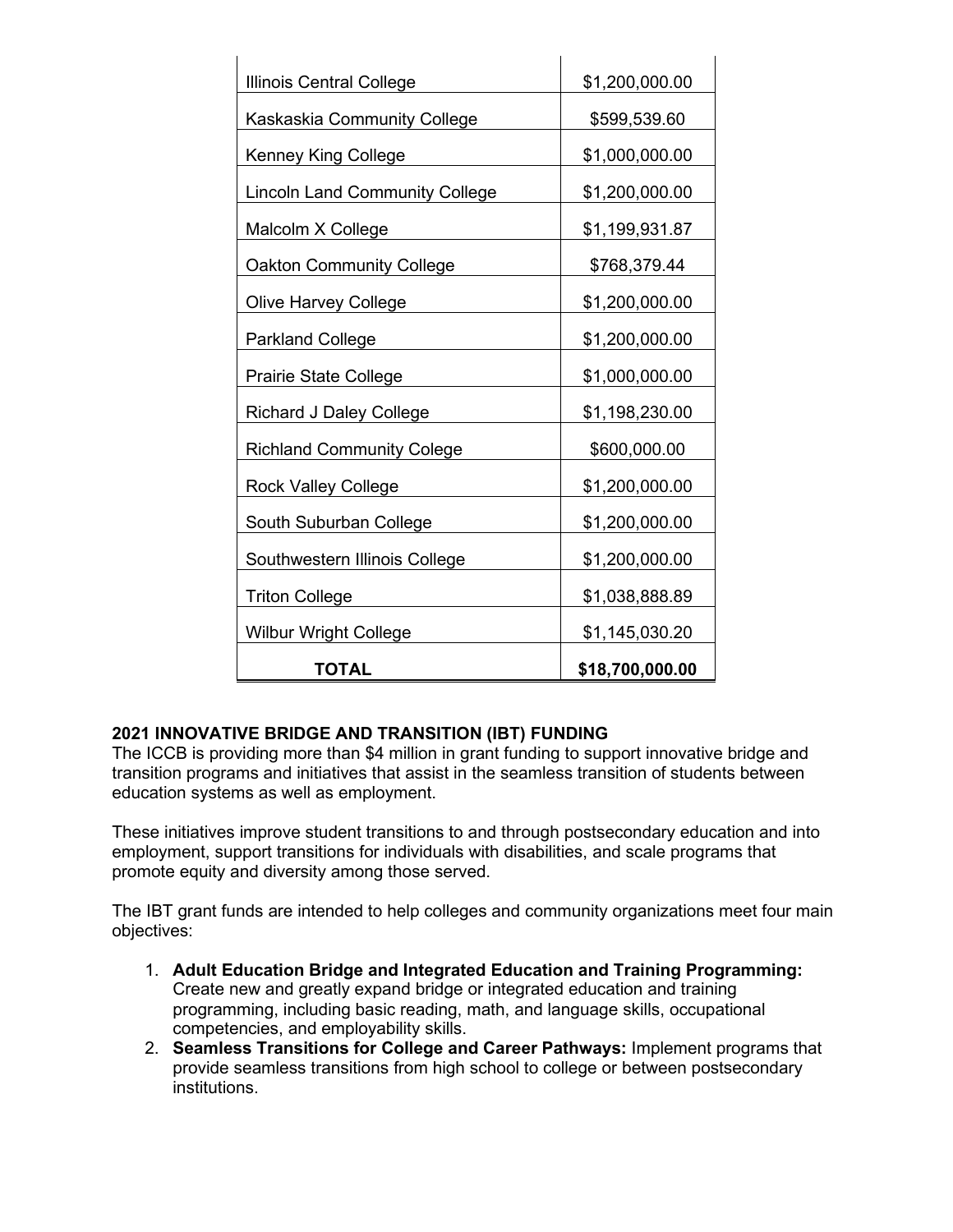- 3. **Wrap-around Support Services:** Utilize transition/wrap-around services which provide students with the information and assistance they need to equitably access and persist along their career pathway.
- 4. **Seamless Transitions for Students with Disabilities:** Create comprehensive programming for individuals with disabilities that provides vocational services, psychological counseling, transitional and educational services, and job placement activities in order for them to live and work independently in the community.

A list of the 34 IBT grantees are below:

| <b>COLLEGE</b>                             | <b>FUNDING</b> |
|--------------------------------------------|----------------|
| A Safe Haven                               | \$225,000.00   |
| <b>Asian Human Services</b>                | \$200,000.00   |
| <b>Carl Sandburg College</b>               | \$100,000.00   |
| Centro Romero                              | \$50,000.00    |
| <b>Chinese Mutual Aid Association</b>      | \$80,000.00    |
| City Colleges of Chicago                   | \$300,000.00   |
| <b>Community Education Network</b>         | \$200,000.00   |
| <b>HANA Center</b>                         | \$80,000.00    |
| <b>Harper College</b>                      | \$200,000.00   |
| <b>Howard Area Community Center</b>        | \$100,000.00   |
| Illinois Central College                   | \$150,000.00   |
| <b>Illinois Eastern Community Colleges</b> | \$50,000.00    |
| Instituto del Progreso Latino              | \$110,000.00   |
| Jane Addams Resource Corporation           | \$75,000.00    |
| Kankakee Community College                 | \$100,000.00   |
| <b>Lincoln Land Community College</b>      | \$125,000.00   |
| Literacy Chicago                           | \$60,000.00    |
| Love, Unity & Values (LUV) Institute       | \$150,000.00   |
| <b>Metropolitan Family Services</b>        | \$180,000.00   |
| <b>Oakton Community College</b>            | \$200,000.00   |
| <b>One Million Degrees</b>                 | \$279,400.00   |

### **INOVATIVE BRIDGE AND TRANSITION GRANT RECIPIENTS**